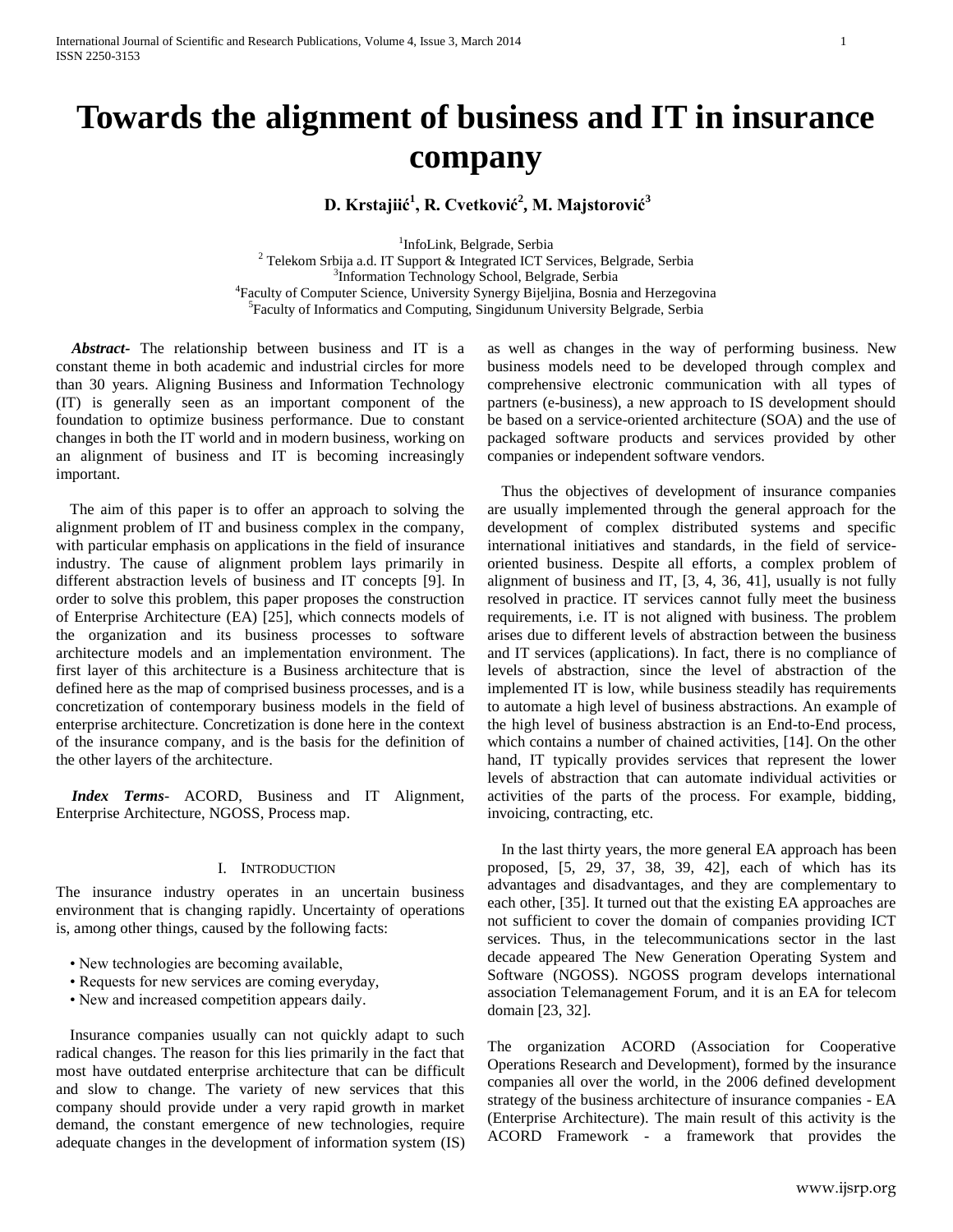architectural basis of insurance companies to faster and easier prepare and implement the changes necessary for a successful business in a dynamic market, [21]. ACORD framework offers insurance companies a robust, detailed, consolidated, and a complete set of models that support business process innovations, transformations and improving their efficiency.

In this paper, the direction of possible solutions of above mentioned alignment problem is given, through the incorporation of: EA, NGOSS and ACORD approaches. Combining them the methodological framework for the development of a flexible insurance industry domain EA has been achieved.

The following section provides an overview of the literature that has had an impact on the motivation and approach to EA in this paper. The third section gives a brief presentation of the results of the analysis of the current state in the case study of an insurance company, which pointed out the basic characteristics and problems of current business. The fourth chapter presents the main contribution of this paper, through the definition of an insurance company's business architecture. Finally, the fifth section provides an overview of achieved and plans for future work.

#### II. LITERATURE REVIEW

This section gives a brief overview of the literature, which has had the most influence on this study, whose results are partly shown in this paper. Review is separated in two parts, the first related to the alignment of business and IT (BIA) and the other to Enterprise Architecture (EA).

### *A. Business and IT Alignment*

A key factor for the success of the company in a dynamic environment is effective and efficient IT support of business strategy and processes. The paper [36] concludes that in most companies IT and business are not aligned and that it remains a constant concern. Despite the importance of this problem, in the literature still remains unclear definition and in practice the unclear application of this concept. Consultants and IT companies use this concept in ambiguous and often different directions.

The most accepted framework of alignment is given in [22], which is defined by the model for the conceptualization and the strategic management of information technology (called the Strategic Alignment Model). This model describes the BIA in two dimensions (Figure 1), [36]. Strategic coupling (strategic fit) has external focus, directed towards the business environment and internal focus, directed towards administrative structures. The second dimension, functional integration separates business and IT. Along with these dimensions, the model defines four fundamental domains: business strategy, information technology strategy, organizational infrastructure and processes, and infrastructure and information technology processes. These domains should be harmonized in order to achieve alignment. From this model, four perspectives of alignment were derived with specific implications for management practices (Strategy Execution, Technology Transformation, Competitive potential and Service level) [22].



Figure **1**: The 'Strategic Alignment Model' [36]

The paper [8] starts with a thesis that IT strategy usually depends on the business strategy and the alignment of both strategies improves their strategic plans. That paper presents an overview of strategic importance of business and IT alignment, and suggests the use of EE (Enterprise Engineering) approach to achieve this alignment. The necessary components for modeling IT strategy and increase the alignment of business strategy and IT have been identified. According to the EE approach the specific building blocks are defined and a new phase of life cycle required for the incorporation of IT strategy in the EA framework.

In [3], a literature review is conducted and the framework is proposed, useful for evaluating different approaches to the alignment problem. Referring to the results of some studies that have addressed this issue, it was noted that the performance of the business and IT is firmly connected and that the company can not be competitive if their business and IT strategy are not aligned. These studies are oriented at different levels of abstraction, from the operational to the strategic. Strategic alignment occurs when goals, activities and processes of the business organization are in harmony with the information system that supports them, [7]. On the other hand, the functional level of analysis of the existing alignment between business processes and software systems is essential in order to optimize the effectiveness of software support, [3].

In [40], a framework for the specification of requirements, oriented towards company objectives is presented, taking into account the organizational context and that should enable IT department to better understand the business objectives of the organization, with the aim that the IT system better meet business expectations. The process of managing the procurement of automotive company is presented as a case study to illustrate the approach.

## *B. Enterprise Architecture (EA)*

EA is a comprehensive approach to modeling organization architecture. At first, it only applied to application development but after that, it became a framework for modeling the entire enterprise. In his paper [42], the author has presented challenges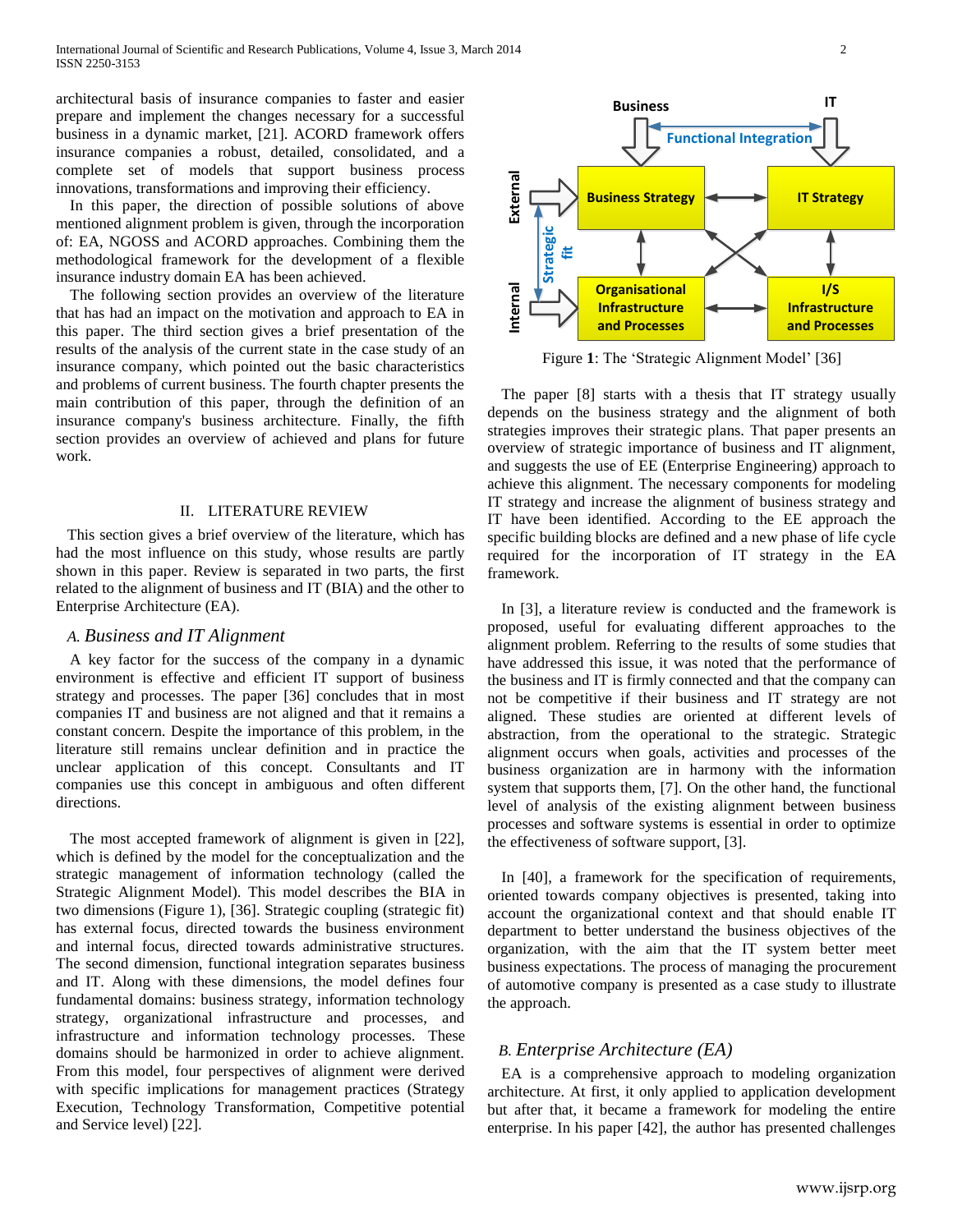and vision for enterprise architecture for the next twenty years. Challenges were related to manage complexity of distributed systems. Zahman EA was multiple perspectives approach.

Zahman EA has had a major impact on the first attempt of the U.S. Department of Defense to create an EA. This effort is known as the Technical Architecture Framework for Information Management – TAFIM, [39]. TAFIM EA gave promise of technical projects to be better aligned with business needs. Consequently the US Congress passed an act in 1996, also known as the Information technology Management Reform Act, [6]. In April 1999, the CIO Council, which was formed by CIOs (Chief Information Officer - responsible for major iT) from the main state institutions has launched a project called the Federal Enterprise Architecture Framework – FEAF, [37]. New ideas in this paper were related to segmentation architecture in large enterprises. FEAF, in 2002, was renamed in FEA - Federal Enterprise Architecture.

TAFIM is then submitted to The Open Group, and thus transformed into a standard known as The Open Group Architecture Framework (TOGAF), [29, 38]. In 2005, EA FEA was dominant in the public sector, while GARTNER dominated in the private sector, [5, 11].

EA approaches, discussed above, are very different. The answer to the question "Which approach is best for a particular company," is ambiguous. In [35] a comparison of these approaches is performed using 12 criteria, giving score of 1-4 (4 is the best score). According to this comparison, none of EA approaches that are compared is complete, each of them has its advantages and disadvantages and they are complementary.

However, it appears that previously presented approaches to EA are not sufficient to cover the domain of companies providing ICT services. Thus, in the telecommunications sector in the last decade appeared The New Generation Operating System and Software (NGOSS) program. NGOSS program develops international association Telemanagement Forum, and it is an EA for telecom domain, [23, 32].

NGOSS is a reference architecture for the telecommunications industry, [32]. It contains a set of frameworks which represent the generic classification scheme for design of a complex domain as the telecom domain, [18, 23].

A framework for business processes - eTOM (Enhanced Telecom Operations Map) defines all major business processes within and outside the company, [12-17].

The framework related to the company information - known as SID (Shared Information and Data Model) provides a comprehensive general information model for performing telecom activities in the company, [32, 33].

A framework for system integration - known as TNA (Technology Neutral Architecture) defines the basic principles for the development of NGOSS solutions. Architecture is

intentionaly called "Technology - neutral" because it does not define the implementation [20].

Framework for applications - known as TAM (Telecom Application Map) is designed to be used by all participants in the software chain of telecom company. eTOM provides a framework for telecom processes and TAM framework for telecom applications, [19].

Telemanagement Forum changed the name NGOSS industry standard to Frameworx. All events related to the further development of this industry standard for the telecommunications, members of TMF associations can follow through the website, [23].

The organization ACORD (Association for Cooperative Operations Research and Development), is formed by the insurance companies all over the world, in 2006 defined development strategy of the business architecture of insurance companies - EA (Enterprise Architecture). The main result of this activity is the ACORD Framework - a framework that provides the architectural basis of insurance companies to faster and easier prepare and implement the changes necessary for a successful business in a dynamic market, [21].

ACORD framework offers insurance companies a robust, detailed, consolidated, and a complete set of models that support business process innovation, transformation and improving their efficiency. The five basic components of the model are, [24] : (1) The common vocabulary of terms that exist and are used in insurance ecosystem - Business Dictionary. The main purpose of this dictionary is to improve communication through standardization of business terms names and unambiguous mutual understanding of work teams; (2) Model of functionalities that are basic in business of insurance companies - Business Capability Model. This model provides multilevel decomposition of field of business up to the level of business processes. The business functions are located on the upper levels of the hierarchical decomposition and include all the standard features found in insurance companies; (3) Information model that is the reference model for the implementation of enterprise applications of insurance companies - Information Model . This is the most detailed model that represents a conceptual overview of the insurance industry. It is based on UML (Unified Modeling Language) and covers all functional areas of the company and ensures the communication of other XML, EDI and XBRL standard forms with ACORD standards; (4) Data model specifically designed to meet the needs of enterprise data architecture of insurance companies - Data Model. It represents the logical level of entity-relationship model and is used primarily as the basis of a physical model of relational database model for data warehouse; (5) Comprehensive model of components that form business processes with a detailed definition of the interface and service in the entire chain of value creation in insurance companies - Component Model.

In [25], EA is defined as a set of concepts and practice, based on a holistic view of the system, the principles and the common language and long existing disciplines of engineering and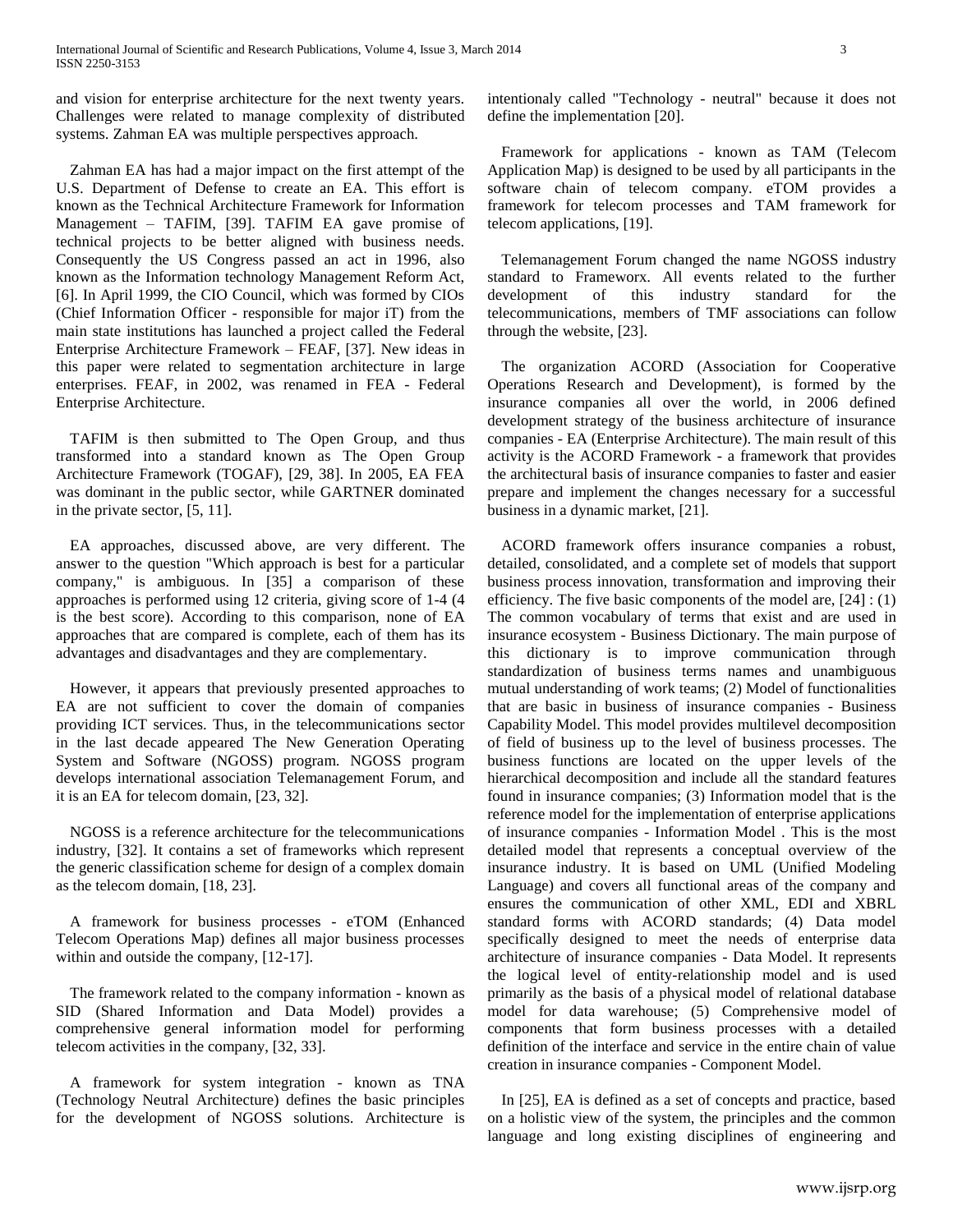architecture. The paper sets the EA as the architecture of the whole company, including its IT. It also describes the ontology necessary for holistic definition and representation of architecture and highlights the significant challenges faced by IT professionals, educators and researchers. Finally, it is emphasized that EA is one of the most critical tools for the success of the organization and will take on an increasingly important role as the requirements for speed, agility, synergy, efficiency, quality and complexity are escalating.

#### III. FEATURES AND PROBLEMS OF CURRENT OPERATION OF INSURANCE COMPANY

 The methodological approach for the development of a flexible EA for the insurance industry, which is proposed in this paper, has two main steps: analysis of the current state of the company and defining the new architecture of the organization. Enterprise architecture has four layers: business architecture, application architecture, data architecture and technological architecture. In this section we briefly present the results of an analysis of the current state in the case study of an insurance company, [31], and in the next section, business architecture as the first layer of the new architecture is defined.

In the step of the current state analysis, business procedures and business documents are studied, and interviews with the heads of organizational units were conducted. After, IT supports of business processes in the company were analyzed. The result was precise and detailed specification of the company's business, [31]. Below are the basic characteristics of an existing business.

**Business is not sufficiently well defined**. Technological procedures are the most often, well-defined and documented for the current mode of operations. However, there is a tendency that they slowly change and adapt to the rapid changes required. Business processes are not formally specified in a standard notation such as, e.g.. BPMN (Business Process Model and Notation), [28], which would create the conditions for their proper automation by the IT sector.

**System technologies are fragmented**. In the company, there are different software products from different manufacturers: operating systems, data management, programming languages, different user interfaces, different applications, and so on. Fragmented solutions in the current mode of operations, are the constraint in the implementation of business processes.

**Fragmentation of business processes**. Many business processes are very fragmented and often isolated in organizational units. Business processes are adapted to the existing fragmented IT solutions and this is one of the reasons for their fragmentation. In the company, there is no system for business process management (workflow engine) as the technological foundation for the implementation of the business processes, which is another reason why the processes are not automated end-to-end.

**Problems of business adaptation**. Fragmented processes and system technologies, significantly affect the capacity to adapt to change. It is, for example, seen clearly in the moments of launching a new product or inability to respond to new competitive products.

**High costs**. Due to the above, operating costs are inevitably higher with a very inefficient processes and a low level of Endto-End process automation. Financial investments in the IT sector are high. Nevertheless, the IT sector usually does not give the required results; IT services cannot meet the business needs of the company.

**Meeting the needs of top management.** Company's IT system usually can not meet the needs of top management, such as: management of objectives, management of plans, performance management, etc. Because it requires IT services to be at a much higher level of abstraction. The overall conclusion of the analysis of the current state is that the business and IT are poorly integrated, developed in isolation, which leads to problems of business and IT alignment.

#### IV. DEFINING BUSINESS ARCHITECTURE

 Business of companies dealing with insurance is very complex. In order to overcome this complexity and to define business processes, which are many, the standard models for the domain of insurance defined NGOSS and ACORD are used. A model presents a pattern to specify the operations of the company, which is engaged in service-oriented businesses in the insurance industry. According to these models, the processes in the company firstly are classified by similarity at the highest level and then through gradual decomposition detailed specifications are obtained. Thus, business insurance company at the first level of classification consists of three major functional areas (Figure 2):

- Enterprise Management
- Development Management
- Operation Management

Enterprise Management refers to joint activities of the company. This area is a common part not only in companies engaged in insurance industry but in many other ones. Development Management and Operation Management are the core of insurance companies business. For each of these areas a process class can be further defined, representing so-called functional domains. They are unique in the system (only one is defined). These functional domains according to the NGOSS also called "horizontal processes". In addition to the functional domains, the so-called "vertical processes" or processes end-toend are defined. They are defined in terms of the point of view of users of the company and in the exercise of passing through horizontal processes (different functional domains).

Figure 2 shows the three major functional areas and functional domains (horizontal processes) dividing these two areas. In addition, it shows the vertical (end-to-end) processes.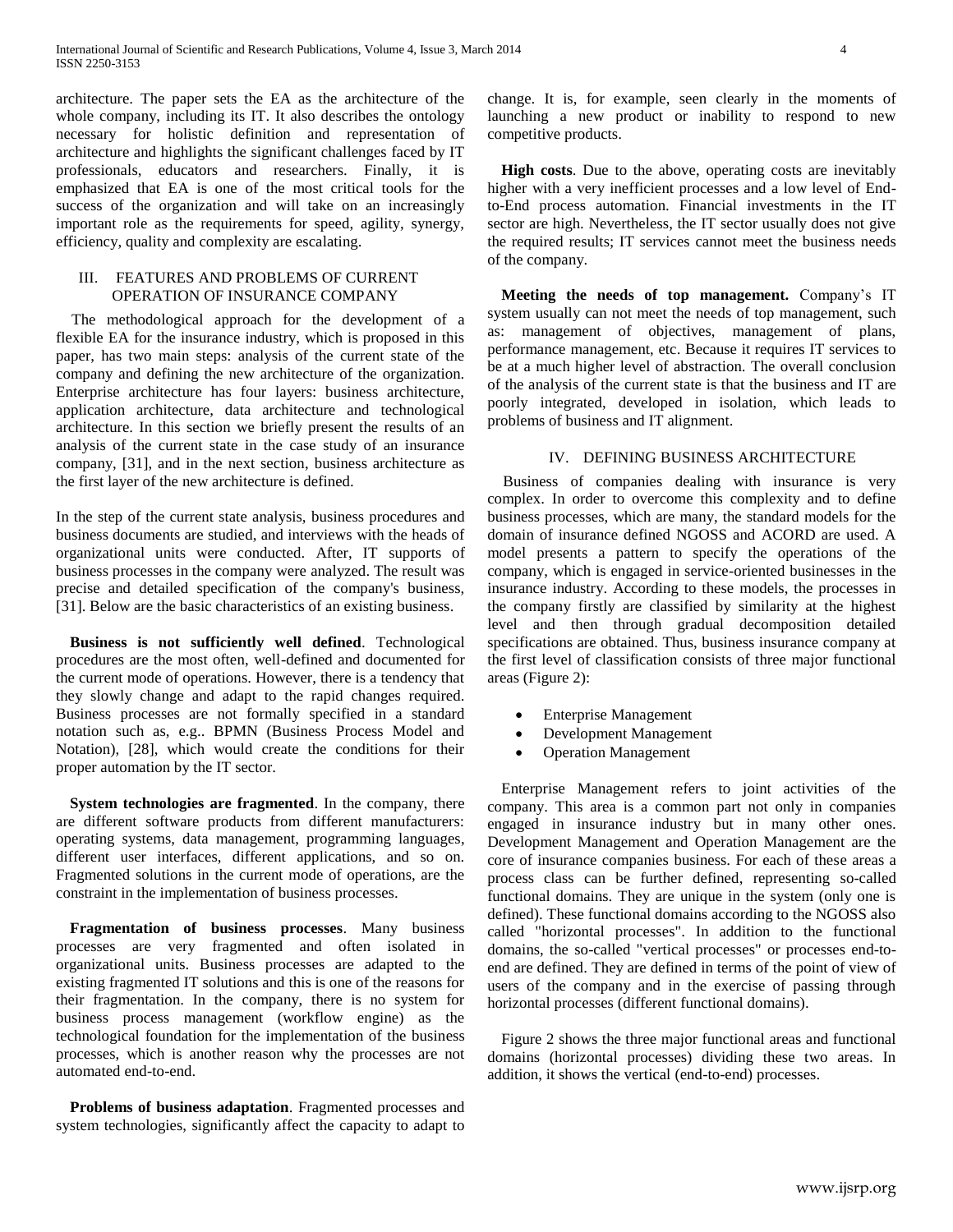

Figure 2: Process map of insurance company (starting level)

Enterprise Management includes the following functional domains:

- Strategic and annual planning
- Enterprise risk management
- Management efficiency of enterprise
- Knowledge and research management
- Financial and assets management
- Managing stakeholders and external relations
- Human Resource Management

Development Management includes the following functional domains (horizontal processes):

- Marketing management
- Management of development Service/Resource

Managing development of chain partners.

Operation Management includes the following functional domains (horizontal processes):

- CRM Customer Relationship Management
- Management operations of Service/Resource
- Management of relationships with Suppliers / Partners.

End-to-end processes related to the field of Development Management are classified into two major groups:

- Marketing development
- Product development.

End-to-end processes pertaining to Operation management, are classified into five major groups: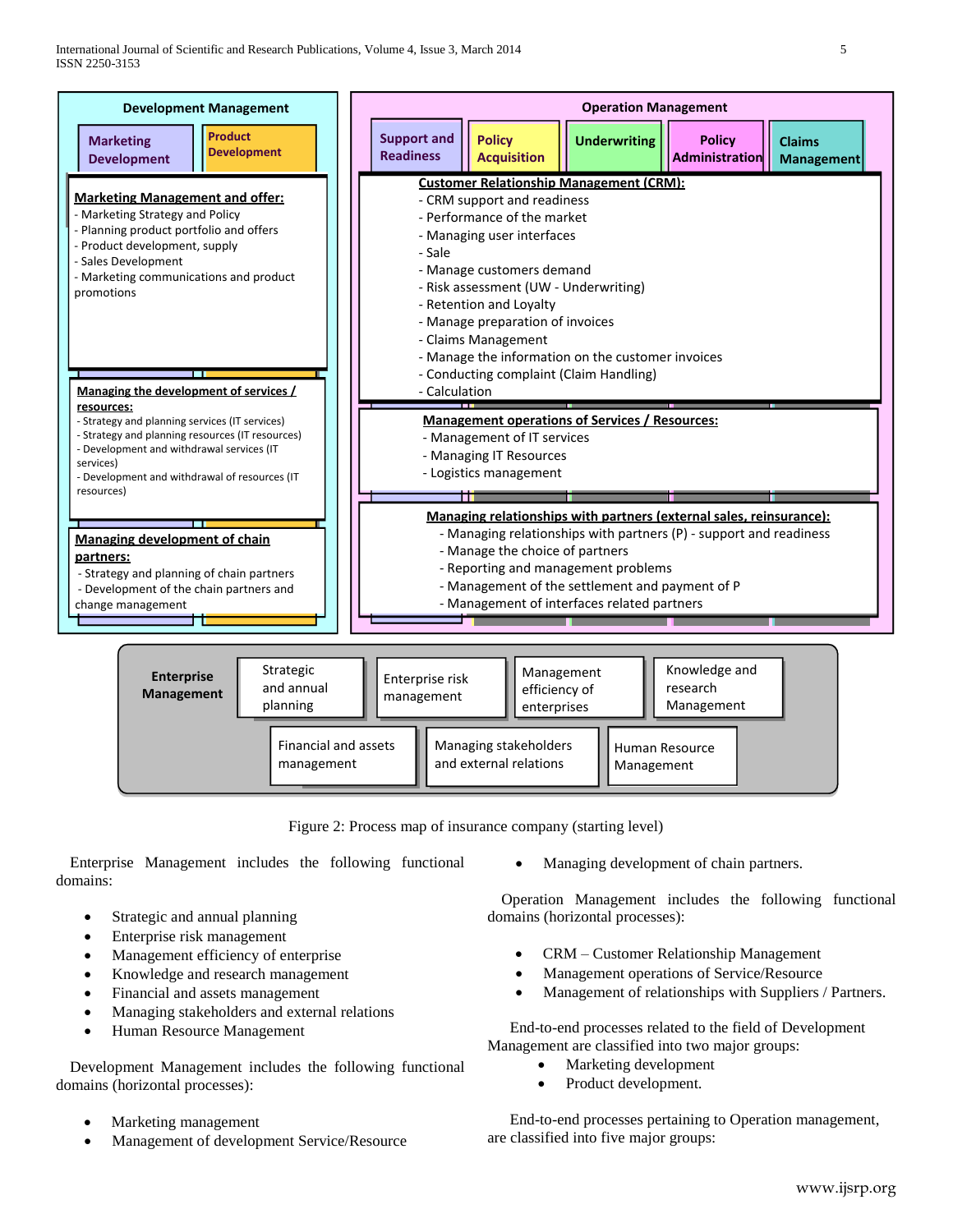- Support and readiness,
- Policies cquisition,
- Underwriting,
- Policy administration,
- Claims management.

Business processes are formally defined in order of their automated transformation in accordance with MDD approach [30]. One of the major problems in modeling and specification of business processes is the communication of business experts with software engineers. It is therefore of utmost importance, the choice of a common language and a methodology for modeling business processes. The most graphically oriented languages for business process modeling are BPMN 2.0 (*Business Process Model and Notation*) [2, 28], UML activity diagrams, [27], EPC (*Event-driven Process Chain* ) [10, 34], IDEF3 (*Integrated DEFinition for Process Description Capture Method*), [26], and Petri nets, [1] . Version 2.0 of BPMN modeling language for business processes has a very rich set of concepts and provides several different types of diagrams to express the choreography and orchestration at different levels of abstraction and in this study BPMN, [31], has been used.

#### V. CONCLUSION

This paper points out the problems, the insurance companies are faced with and that are a direct consequence of outdated and inflexible business architecture not allowing for easy and fast changes. In order to solve these problems, the main features of insurance companies business are defined. These features relate to business processes and IT supporting them. Starting with premise that *IT and Business Alignment* is of essential importance, an approach for solving the alignment problem is given and necessary initial conditions are given. First of these conditions is defining the Enterprise Architecture, here following the general TOGAF approach, [29] and two domain approaches, suitable for insurance companies (NGOSS, [18] and ACORD, [24]).

This paper defines the business architecture using the map of insurance company business processes, by applying the abstractions of classification and decomposition. A kind of concretization of the above mentioned approaches is performed in the context of the insurance company. Three categories of functional areas and functional domains (horizontal processes) are identified, in what are divided two of these areas, i.e. core business. In addition, the vertical processes i.e. end-to-end processes, are defined.

From this basic specification of enterprise architecture, given in this paper, one can see that the business in insurance companies is very complex. Complex operations require the construction of a complex information system for its automation and support. To build such an information system it is necessary to define the multilayer application architecture, which is planned for future work. In addition, it should be noted that the complexity of business arises from its multi-dimensional nature. Namely, the division of business to the functional domains is only one view of the business. End - to - end processes represent a completely different view of the business that is orthogonal with respect to functional domains. Besides, new dimensions, such as: funkctional domains, end-to-end processes, for certain class of services, etc.

Complex business architecture characterized by different concepts, such as the functional domains, the end-to-end processes, subdomains and functionality, non functional requirements, and so on. The software architecture (application architecture) must support all of these different concepts. Diverse business requirements dictate different categories of software that software architecture should contain.

#### **REFERENCES**

- [1] Aalst, W.M.P. van der, Hee, K.M. van: *Workflow Management: Models, Methods and Systems*, Massachusetts Institute of Technology, 2002.
- [2] Allweyer, T.: *BPMN 2.0 Introduction to the Standard for Business Process Modeling*. Herstellung und Verlag: Books on Demand GmbH, Norderstedt, 2010.
- [3] Aversano L., Grasso C., Tortorella M., "A literature review of Business/IT Alignment Strategies", *Procedia Technology* 5 ( 2012 ), pp 462 – 474
- [4] Avila O, Geopp V., and Kiefer F., "Understanding and Classifying Information System Alignment Approaches", *Journal of Computer Information Systems* Fall 2009
- [5] Bittler, R. S., and Kreizman G., *Gartner Enterprise Architecture Process: Evolution 2005*, Gartner ID: G00130849, October 21, 2005.
- [6] Clinger-Cohen Act of 1996 (PL 107-347) (See THOMAS (Library of Congress).)
- [7] Croteau A. M., Bergeron, F. 2001 "An information technology trilogy: Business Strategy, technological deployment and organizational performance", *Journal of Strategic Information Systems*, vol. 10, pp. 77-99, 2001.
- [8] Cuenca L., Boza A. and Ortiz A. "An enterprise engineering approach for the alignment of business and information technology strategy", *International Journal of Computer Integrated Manufacturing*, Vol. 24, No. 11, November 2011, 974–992.
- [9] *An approach to build information system of telecommunications company based on models,* R. Cvetkovic, Ph.D. Thesis, University of Belgrade, 2012
- [10] Davis, R., Brabänder, E.: *The Event-driven Process Chain*, Springer London, 2007.
- [11] *Gartner Enterprise Architecture Framework: Evolution 2005*, Gartner ID: G00130855, October 25, 2005.
- [12] GB921, "Business Process Framework (eTOM) Concept and Principles", Release 8.1, Version 8.5, TeleManagemnt Forum 2010.
- [13] GB921B, "Business Process Framework (eTOM) Addendum B: B2B Integration Work", Release 7.0, Version 7.2, TeleManagemnt Forum 2009.
- [14] GB921D, "Business Process Framework (eTOM) Addendum D: Process Decompositions and Descriptions", Release 9.0, Version 9.2, TeleManagemnt Forum 2010.
- [15] GB921F, "Business Process Framework (eTOM) Addendum F: Guide to Applying Business Process Framework", Release 8.0, Version 7.7, TeleManagemnt Forum 2009.
- [16] GB921G, "Business Process Framework (eTOM) Addendum G: Process Flow Examples", Release 8.1, Version 0.1, TeleManagemnt Forum 2010.
- [17] GB921P, "Business Process Framework (eTOM) Addendum P: An eTOM Primer", Release 8.0, Version 4.7, TeleManagemnt Forum 2009.
- [18] GB927, "The NGOSS Lifecycle and Methodology", Release 4.5, TeleManagemnt Forum 2004.
- [19] GB929, "Application Framework (TAM) Map The BSS/OSS Systems Landscape", Release 4.0, Version 4.2, TeleManagemnt Forum 2010.
- [20] GB942CP, "Integration Framework Business Services (Contracts) Concepts and Principles", Release 7.0, Version 1.2, TeleManagemnt Forum 2010.
- [21] Gregory A. M.*, THE BUSINESS INFORMATION REVOLUTION: Making the Case for ACORD Standards,* Communications Department, ACORD, Two Blue Hill Plaza, Pearl River, NY I0965, 2005.